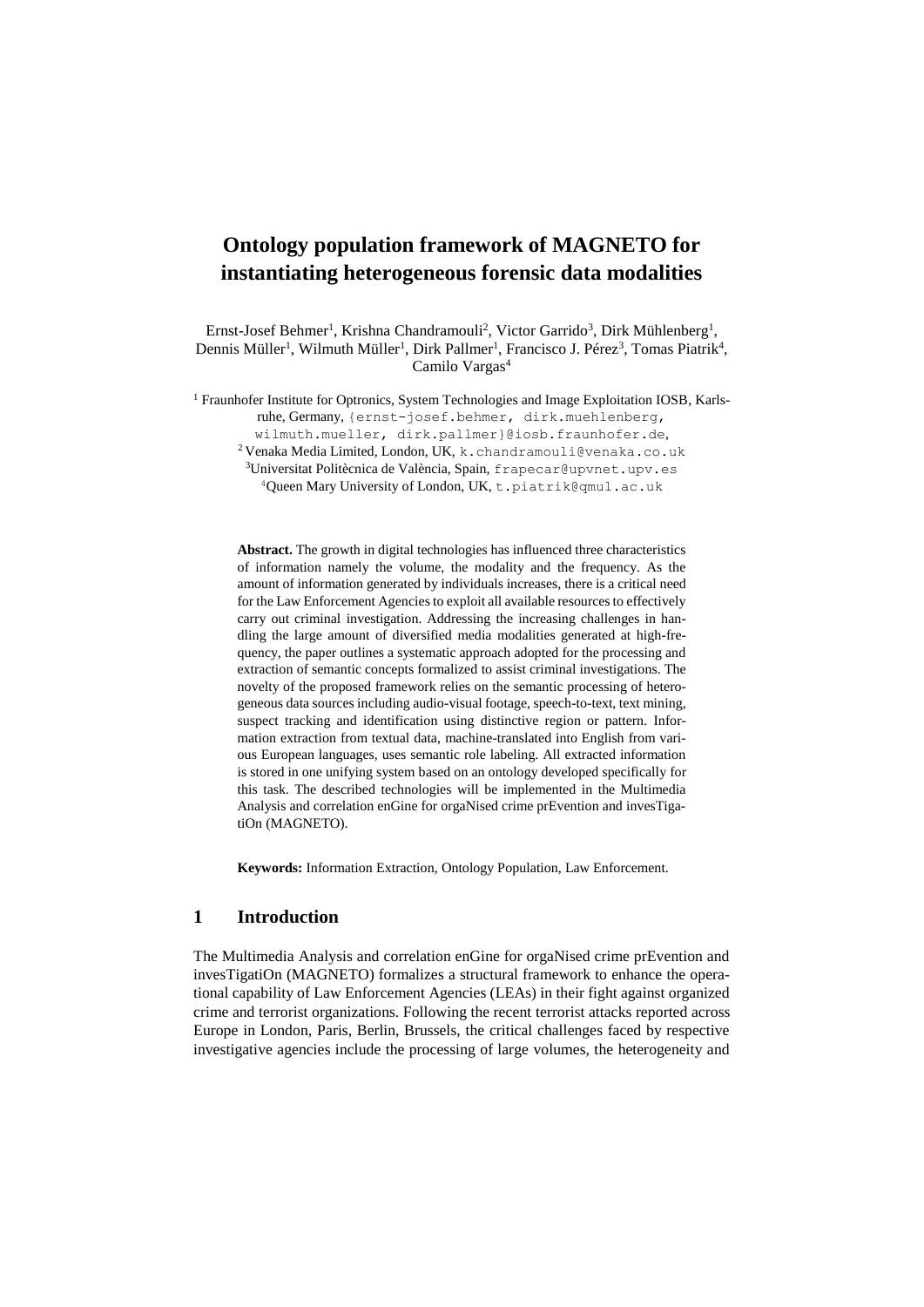the fragmentation of the data that officers have to analyze for the prevention, investigation and prosecution of criminal offences. This paper contains the first stage of MAGNETO, co-funded by the European Commission within the "Horizon 2020" program. The overall integrated framework is presented in **[Fig. 1](#page-1-0)**. As the overall investigative framework brings together several research components, the paper highlights the research carried out in "heterogeneous data mining and evidence collection" which is interfaced with the high-level semantic reasoning component.



**Fig. 1.** Proposed framework of MAGNETO

<span id="page-1-0"></span>The first step to make use of the available data is the extraction of the contained information and its representation in a machine-readable way. Due to the diversity in the origin of the different evidences, e.g. audio, video, pictures and textual data, different methods for the extraction of information are necessary. For multimedia content indexing, background/foreground subtraction provides the separation of a video stream into foreground, which is characterized by its appearance at unique moments in time, and into omnipresent background. For indexing audio streams, a speech to text module will be supplied for transforming the speech contained in audio files into text. Furthermore, the Distinctive Region or Pattern (DROP) detection module allows the retrieval of videos in large databases containing a predefined pattern of distinctive visual effect. The text mining module extracts information contained in English text data composed in natural language. Text data which is not in English language requires a translation engine to translate selected European languages to English. All available information will be stored using an ontology designed for the specific needs of the MAGNETO project.

In Section 2, we describe approaches and implementations of the different information extraction methods whereas Section 3 is devoted to the underlying ontology and its population.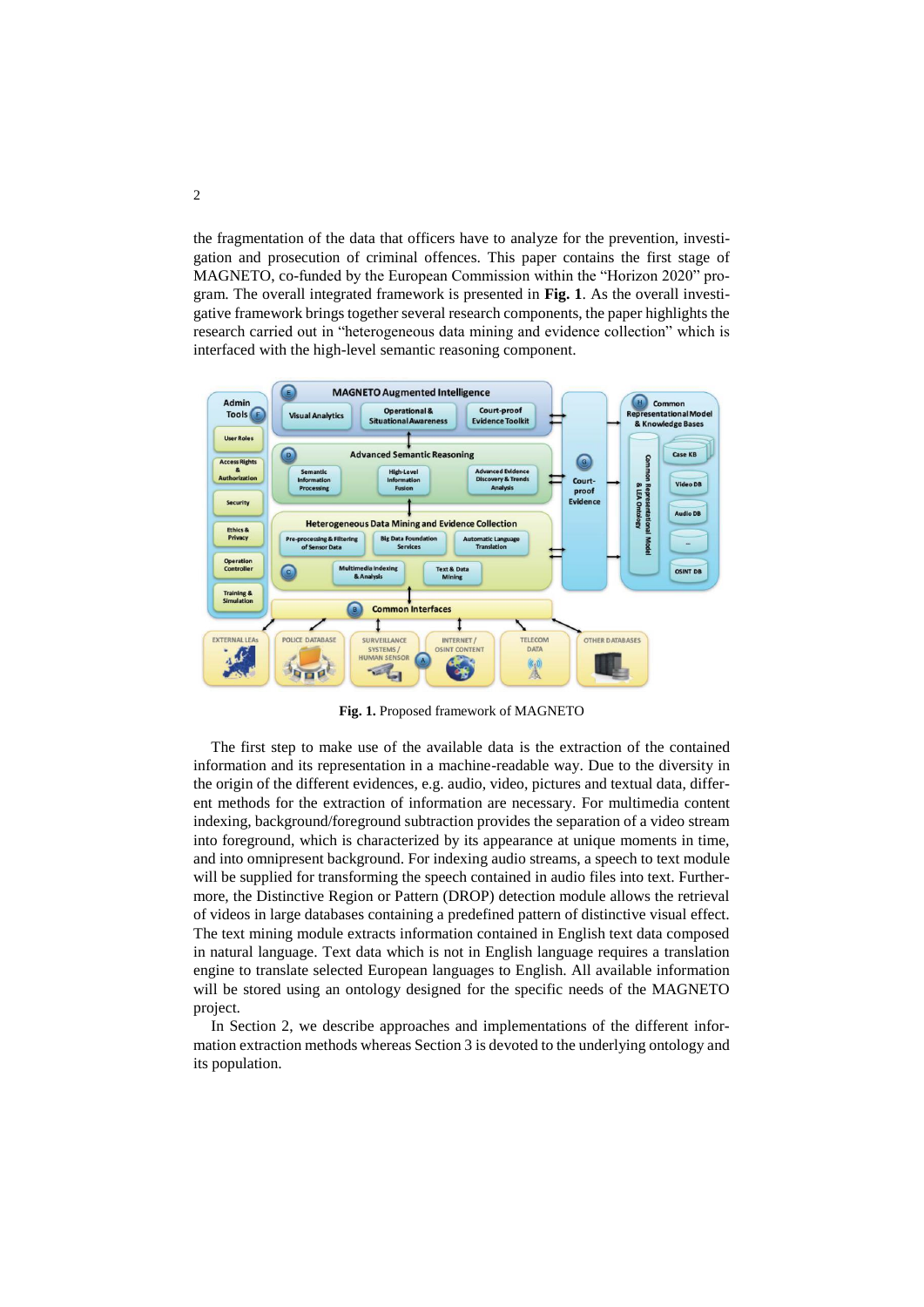# <span id="page-2-0"></span>**2 Information Extraction Methods**

## **2.1 Multimedia Content Indexing**

In this section, we give an overview of multimedia content indexing solutions implemented in MAGNETO for analyzing heterogeneous data in the process of evidence collection.

#### **Foreground/background subtraction**

Foreground/background subtraction can be defined as a segmentation of a video stream into foreground, which appears at unique moments in time, and the background, which is always present. It is an important video processing task that contributes to higher precision and accuracy when integrated with other video analytics solutions for forensic evidence collection.

#### *Problem Definition*

Vast range of video analysis tasks often begins with background subtraction, which consists of creating a background model that allows distinguishing foreground pixels. Processing per-pixel basis from the background is not only time-consuming but can also dramatically affect foreground region detection, if region cohesion and contiguity is not considered in the model. Decomposition of a video scene into background and foreground is a very challenging but crucial process that can significantly improve performance of many other video analytics solutions. The robust subspace approach based on a low-rank plus sparse matrix decomposition has shown a great ability to identify static parts from moving objects in video sequences. However, those models are still insufficient in realistic environments. The separation of locally moving or deforming image areas from static or globally moving background is a focused video-processing task with manifold applications.

#### *Approach and configuration used for MAGNETO*

In MAGNETO we implement a new method in which we regard the image sequence to be made up of the sum of a low-rank background matrix and a dynamic tree-structured sparse matrix, and solve the decomposition using an approximated Robust Principal Component Analysis (RPCA) method extended to handle camera motion, see [\[1\]](#page-11-0). Furthermore, to reduce the curse of dimensionality and scale, a low-rank background modelling is integrated via Column Subset Selection [\[2\]](#page-11-1) that reduces the order of complexity, decreases computation time, and eliminates the huge storage need for large videos. The proposed approach builds on the findings accomplished by Candès et al. [\[3\]](#page-11-2), where the authors provided a practical solution for the long-standing problem of recovering the low-rank and sparse parts of a large matrix made up of the sum of these two components. The background part of the video sequence is modelled by the lowrank matrix, while the locally deforming parts constitute the sparse matrix component. Although the approach described by Candès et al. [\[3\]](#page-11-2) leads to a computationally feasible solution, the complexity is still high involving the calculation of many Singular Value Decompositions (SVD) for a very large matrix.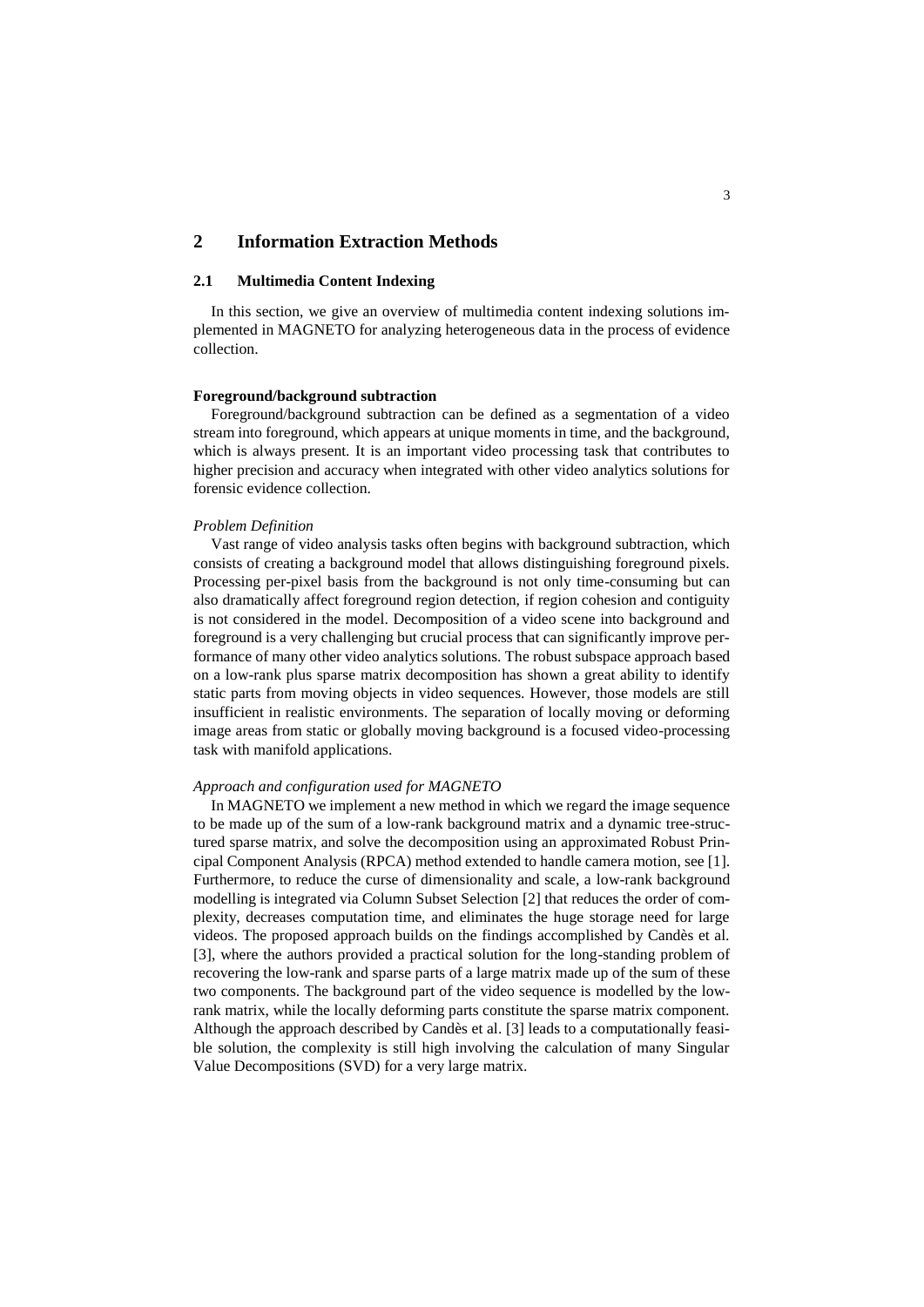The proposed solution implemented in MAGNETO addresses a number of critical issues and limitations of RPCA which are: embedding global motion parameters in the model, i.e. estimation of global motion parameters simultaneously with the foreground/background separation task; considering matrix block-sparsity rather than generic matrix sparsity as natural feature in video processing applications; and more critically providing an extremely efficient algorithm to solve the low-rank/sparse decomposition task. The first model aims at video sequences captured by a moving camera, by estimating the global motion parameters while performing the targeted background/foreground separation task. The second model exploits the fact that in video processing applications the sparse matrix has a very special structure. In other words, the non-zero matrix entries are not randomly distributed, but they build small blocks within the sparse matrix. Finally, the last solution targets the fact that RPCA approaches are computationally expensive. The proposed model introduces an extremely efficient "SVD-free" technique that enables real-time foreground separation.



**Fig. 2.** Results of foreground/background subtraction (pictures in second row represent extracted foreground objects)

<span id="page-3-0"></span>The implemented method can handle camera movement, various foreground object sizes, and slow-moving foreground pixels as well as sudden and gradual illumination changes in a scene. The foreground/background subtraction (see **[Fig. 2](#page-3-0)**) serves as an important pre-processing step for other video analytics modules within the MAGNETO system.

#### **DROP detection and tracking**

As the volume of information to be processed and analyzed increases exponentially, the suspect identification becomes an ever-challenging activity for the LEAs. The problem is compounded by the fact that potential suspects tend to mask their face during the act of violence. In addition, the limited resolution of the largely deployed CCTV network across several locations limits the ability of officers to successfully identify suspects. Addressing these challenges, MAGENTO platform integrates, the Distinctive Region or Pattern (DROP) [\[4\]](#page-11-3) module that relies on the visually distinctive region as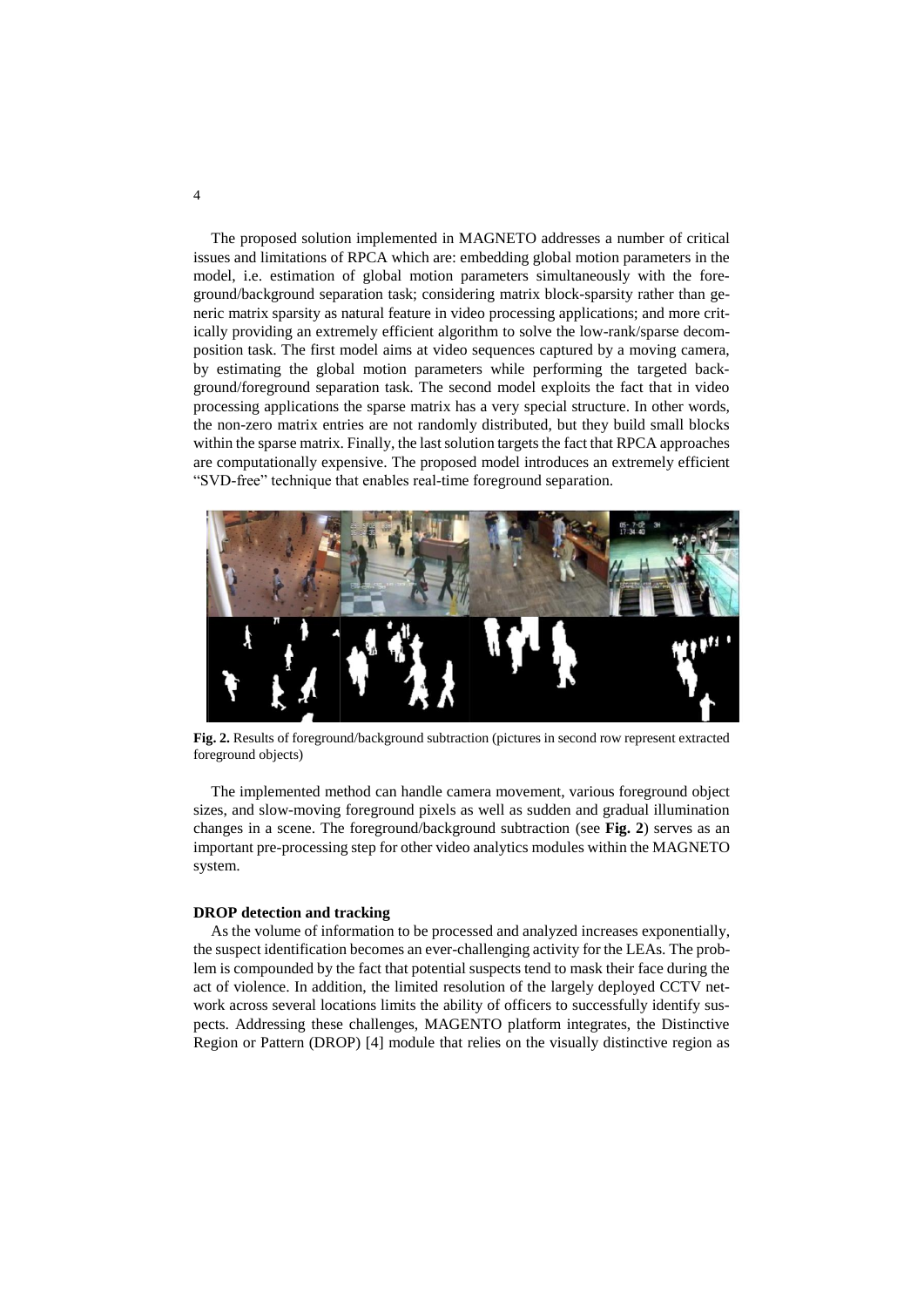identified by the investigators to guide the search across large datasets of CCTV footage. This query region is then used as a query by example for the search of similar patterns across the large databases of CCTV footages.

### *Problem Definition*

To illustrate a case of DROP based orchestration, a large corpus of CCTV and mobile data was used to identify an offender in a large city. The four images in **[Fig. 3](#page-4-0)** outline a common case of subject identification performed by security forces. In this case the distinctive "orange zipper" (DROP) in the black jacket of the perpetrator (attacking another individual in the first image), can be used for person identification in subsequent images.



**Fig. 3.** Identifying offenders by DROP based orchestration. Scene of the incident (image at the left), images of strong DROP correlation (middle), final image with the same drop and clear face of the perpetrator.

<span id="page-4-0"></span>Therefore, the first image illustrating the criminal act is used as starting point for the investigation with the investigator identifying the DROP to be used to filter the repository content. The next two images depict the results of the content retrieval where standardized DROP metadata is used to search the media repository. Finally, the image at the right displays a picture containing the same DROP in which the face of the perpetrator can be clearly identified. It is expected that the DROP based media retrieval contributes to solve similar and more complex cases by performing automated searches of standardized metadata in all images and videos available for case solving.

#### *Approach and configuration used for MAGNETO*

The DROP module combines a machine learning approach with a tailored cascade classification technique. The machine learning part is based on a random forest of decision trees, which is trained with the content of the video to be searched. Traditional methods train a forest with exemplars of the pattern or object class to be detected. By training the forest with the haystack, rather than the needle, it can be reused to detect any pattern that the user may choose. The cascade classification approach involves two stages: definition and search. Firstly, the target DROP is described using color and Haar-like features [\[5\]](#page-11-4) in order to define the conditions to be matched in the search stage. Subsequently, a sliding-window based search stage is performed in the target images. The search space in the image is initially reduced by defining an attentional grid using a dominant color matching approach. Then, for each possible sliding-window in the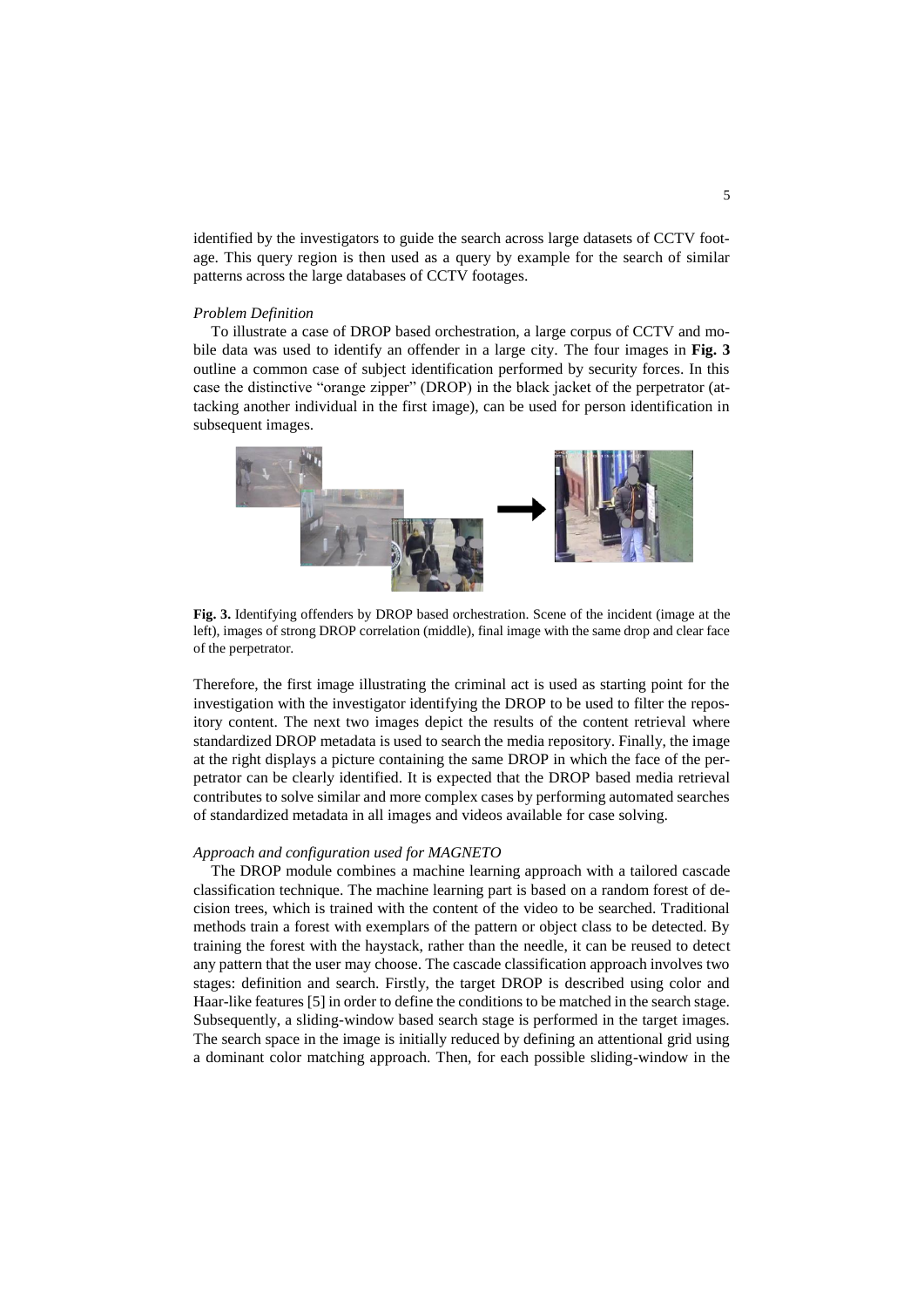attentional grid a set of conditions is assessed in order to compare the current region against the query pattern. If every condition is satisfied for a specific sliding-window, the region covered by the window is marked as a positive detection. The steps involved are highlighted in **[Fig. 4](#page-5-0)**.



**Fig. 4.** - DROP search process

<span id="page-5-0"></span>The extracted DROPs are indexed as bounding box coordinates to be subsequently used by the investigators for the recognition of the potential perpetrators. Each pattern generated by the investigators is treated as an image region query for which a set of video segments from the CCTV dataset is retrieved. The spatio-temporal reasoning algorithms implemented on the MAGNETO knowledge repository will facilitate the filtering of irrelevant suspects and thus simplify the process of suspect identification.

#### **Speech to text transformation**

LEA investigators deal with enormous and complex amounts of data from calls or recorded audio files; it is impossible to listen all of them to discover hidden or unsuspected connections within big datasets. This provokes expensive investigations with enormous delays solving crimes and hard time to prevent them. Multilingualism conversations are hard to decrypt and usually data sources are not contextualized. Since MAGNETO's platform provides new semantic technologies and augmented intelligence tools for indexed textual contents, a speech to text module brings to MAGNETO a solution that combined with other modules improves investigation capabilities.

#### *Problem Definition*

Nowadays telephone tapping, recorded audio files from social networks, questionings or interrogations, among others, are suitable evidences that can be used in real use cases. The problem appears when LEAs have to listen and process all these audio files. Most of the records contain irrelevant information which implies a waste of time and resources from other conducted tasks or investigations.

Actual LEA's computer infrastructures are not able to manage the different algorithms based on machine learning used in audio processing techniques yet, high performance computing is needed.

#### *Approach and configuration used for MAGNETO*

The speech to text module provides to MAGNETO a powerful tool able to combine online conversions through the APIs exposed by the main providers (e.g. GOOGLE, MICROSOFT, IBM, WIT, among others) in case that internet access at LEA premises is allowed, or offline conversions based on local dictionaries in case of security policies or privacy restrictions, as shown in **[Fig. 5](#page-6-0)**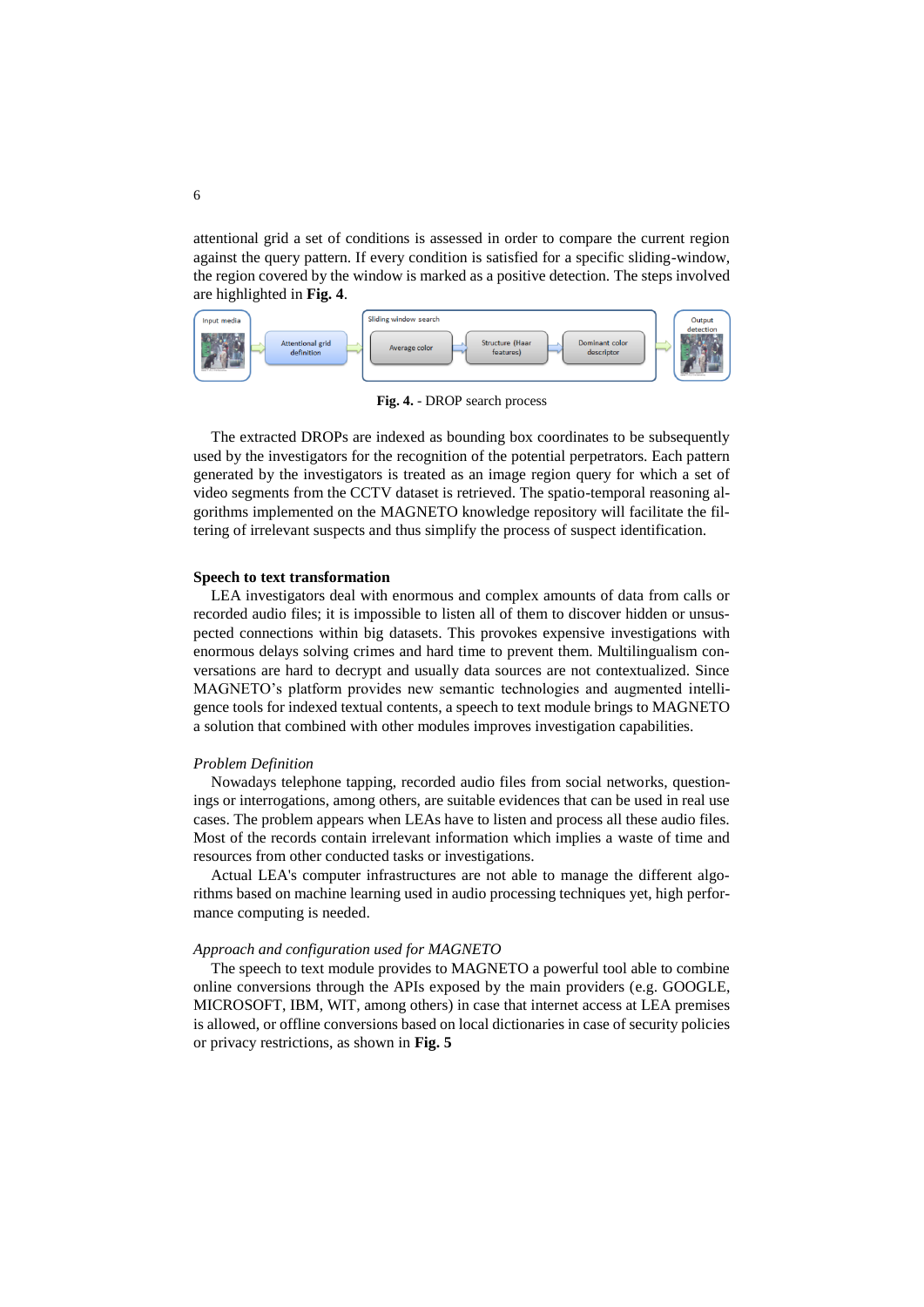

**Fig. 5.** Speech to text transformation flow diagram using CMUSphinx [\[6\]](#page-11-5)

<span id="page-6-0"></span>The result obtained from MAGNETO's Speech to Text module is the audio file transcription. The file can be analyzed by other MAGNETO modules responsible for pattern identification, sentimental analysis or texts classification. This automated approach is clearly more feasible than extracting information by listening directly to the audio files. LEAs will be provided with a fast and robust solution also capable to interoperate among other platform functionalities.



**Fig. 6.** Speech to text module integration

<span id="page-6-1"></span>To improve the performance of the speech to text module, it has been designed taking in to account the integration into MAGNETO's Big Data Services. The solution proposed in **[Fig. 6](#page-6-1)**, uses the Hadoop Distributed File System (HDFS) as a repository for all the audio files to be transcribed. Once a file is uploaded to the repository, an Apache Spark job starts the conversion, and the result of this transformation is associated as metadata to the audio file and is stored in a NoSQL database for future analysis by other modules.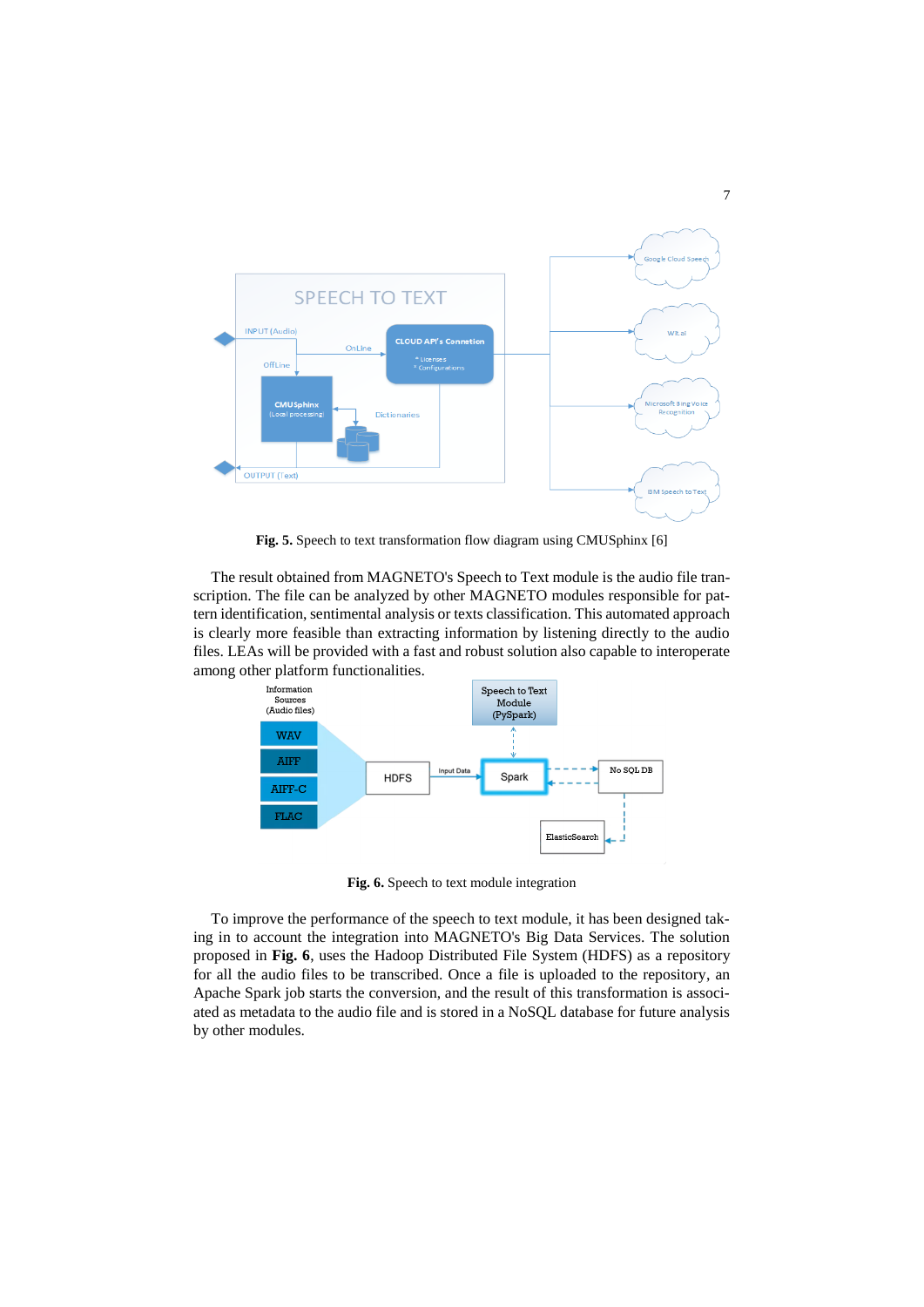## **2.2 Text Mining**

An ongoing investigation produces vast amounts of textual data, some of which is composed in natural language with all its vagueness and ambiguity. The purpose of the text mining module is to provide the methods and algorithms for retrieving high-quality information from these textual data, which then can be incorporated into the MAGNETO knowledge database.

## *Problem Definition*

A core problem in deriving information from textual data is the identification of information fragments. Information fragments in this context are basic concepts as names, locations, organizations, time specification, but also relations between the former. In order to extract these fragments from the data, linguistic analysis of the textual data is necessary, which then clarifies the meaning of a given word in the context of the textual data.

#### *Approach and configuration used for MAGNETO*

Text mining, i.e. the retrieval of information from textual data, has possible applications in the mining of confiscated emails and documents confiscated during housesearches, transcribed telecom/audio data, and other documents used in an investigation.

The linguistic analysis includes e.g. part-of-speech tagging, semantic role labelling (shallow parsing), named entity recognition, and capturing the meaning of a sentence in natural language. All these rely on theoretical models used either in rule-based natural language processing (NLP) or in statistical NLP, which is based on algorithms from machine learning or on a new approach using deep neural networks.

The result of the processing is an annotated document from which the relevant information can be extracted in form of a conceptual graph of pre-processed forensic information. At last, the information contained in the conceptual graph needs to be incorporated into the ontology.

For extracting information from textual data, we employ the technique of Semantic Role Labelling using Pikes [\[7\]](#page-11-6) which tries to capture the meaning of a sentence in natural language. The goal is to represent the meaning with a rooted, directed, acyclic graph with labels on edges (relations) and leaves (concepts). Pikes performs traditional tasks such as named entity recognition, semantic role labelling and word sense disambiguation by using techniques like Probabilistic Graphical Models (PGM), including Bayesian Networks, Hidden Markov Models, or Conditional Random Fields.

Different frameworks are available which implement the various techniques. In the case of Pikes, among others the product called Stanford CoreNLP [\[8\]](#page-11-7), which is an object-oriented framework implemented in Java, is used.

An example of a graph generated by Pikes for the sentence "Lawyers for the survivors have filed a complaint against Sharon in Belgium" is given in **[Fig. 7](#page-8-0)**.

8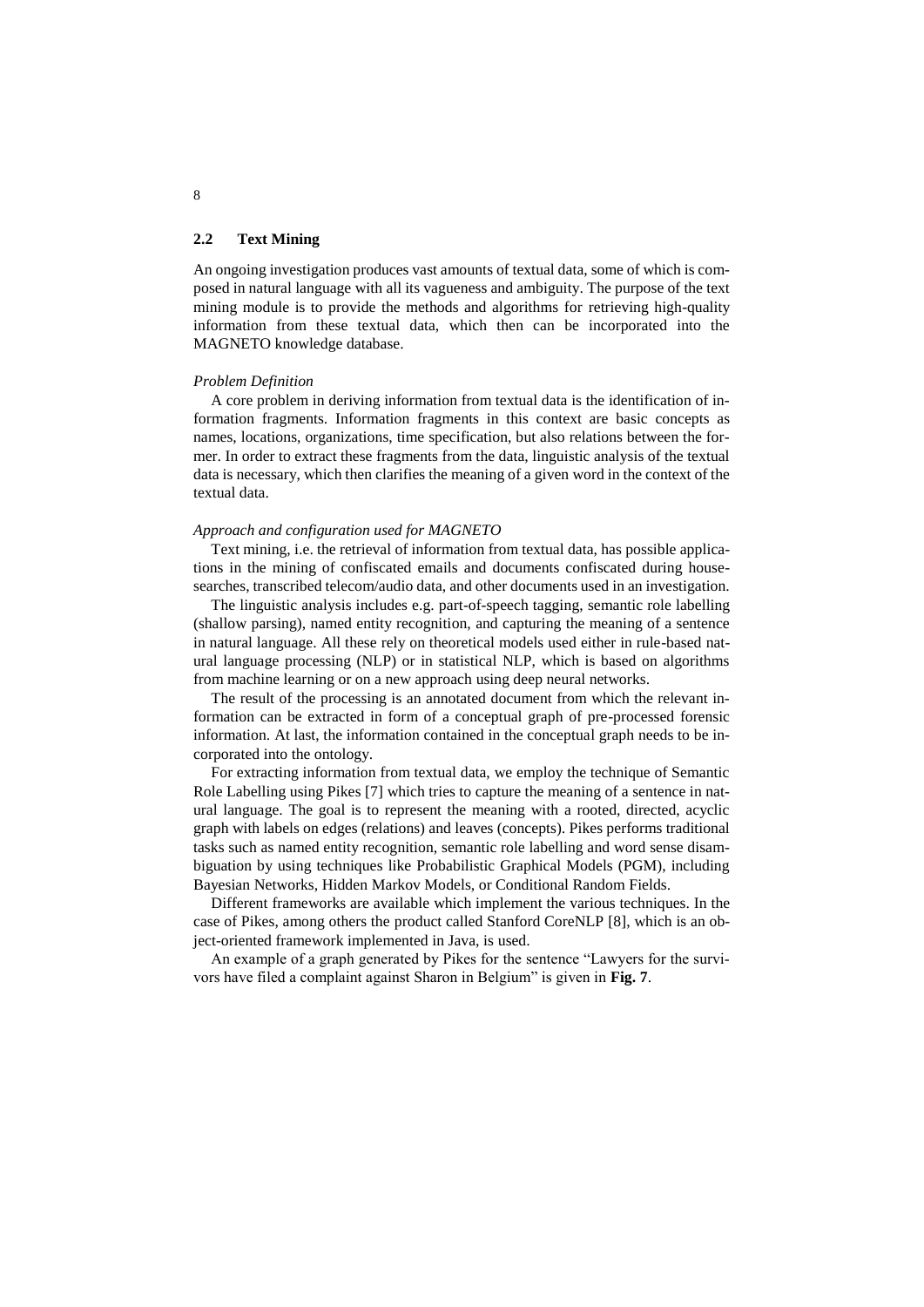

**Fig. 7.** An example Pikes graph. Source: http://pikes.fbk.eu/

### <span id="page-8-0"></span>**2.3 Automatic Language Translation**

This module translates text composed in predefined European languages to English.

#### *Problem Definition*

MAGNETO's algorithms are configured for English language, while the information comes in different languages. The lack of an English version of the texts significantly slows down the investigation process.

A typical human translation is an expensive and long process. Nowadays, the amount of information increases constantly, and the use of human translation creates a bottleneck in the effectiveness of organizations. If the text volume ramps up to hundreds or thousands of words, it becomes nearly impossible to use human translation.

The majority of machine translation solutions available on the market is cloud based or have licensing limitations. In both cases, they are impossible for use in MAGNETO since it requires no severe licensing limitations and on-the-premise installation with no external connection to the internet.

## *Approach and configuration used for MAGNETO*

The pursued approach is to train a proprietary engine based on available open-source code technology (e.g. OpenNMT [\[9\]](#page-11-8)) for statistical machine translations. The idea behind statistical machine translation comes from information theory. A document is translated according to the probability distribution that a string e in the target language (for example, English) is the translation of a string f in the source language (for example, French). Therefore, for the training of the engines large corpora of domain specific translations are needed. In order to ensure a high quality translation, the engines for MAGNETO will be trained with 1,000,000 bilingual segments.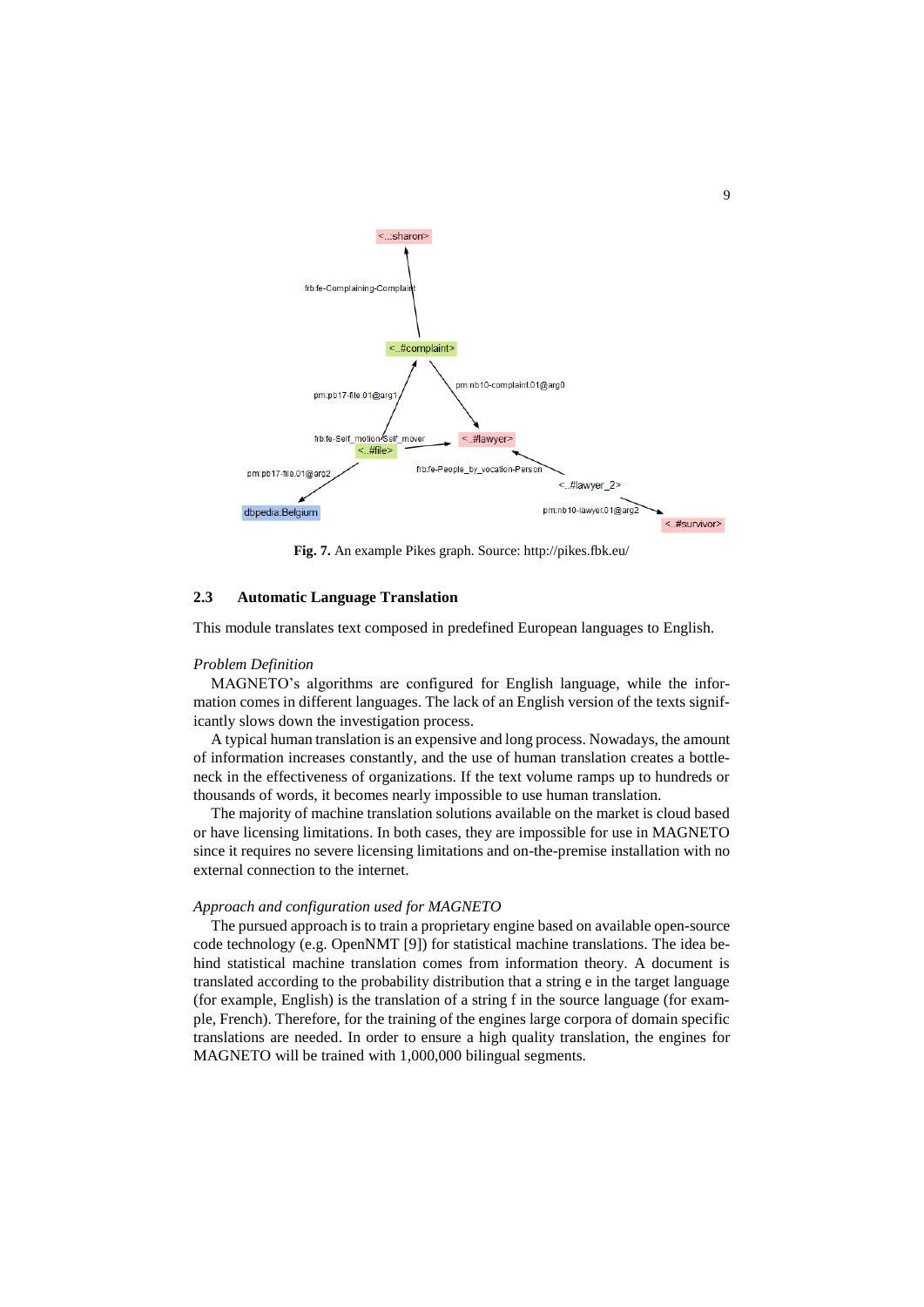# **3 MAGNETO Knowledge Base**

The knowledge base consists of several databases for storing the raw datasets and an ontology [\[10\]](#page-11-9), which summarizes the higher-level information, retrieved from the raw datasets. The latter is described in detail in this section.

# <span id="page-9-1"></span>**3.1 The underlying Ontology**

In MAGNETO, the knowledge modelling process is crucial to ensure the goal of developing a platform that represents all relevant investigational elements, integrates different and heterogeneous information, performs advanced computational analytics, generates recommendations and inferences, and assists LEAs with their criminal investigation. In order to effectively define knowledge representation, it is necessary to understand what an investigative process is. An investigation is a complex process that involves event, person, circumstance, various types of resources, data extracted from resources, scenarios and relations that link all these elements. The objective of an investigation is understand to who, why, how, by what means, when and where a crime was perpetrated in order to identify each role of all involved persons.



<span id="page-9-0"></span>(a) - Pentagram model of main concepts (b) - Event specification of MAGNETO

**Fig. 8.** MAGNETO ontology conceptualisation for criminal investigation

In [\[11\]](#page-11-10), the author describes a core ontology based on NATO standards to improve military intelligence analysis. The main concepts of this core ontology have been selected as a basis of the MAGNETO ontology: Organization, Equipment, Person, Place, and Event as depicted in **[Fig. 8\(](#page-9-0)a)**. A more detailed outline of the Event category is presented in **[Fig. 8\(](#page-9-0)b)**. Besides these concepts, further top-level concepts are required. The general concept PersonAttributes, for example, serves the purpose to describe the characteristics of a suspect or perpetrator. (Sub-)Sub-concepts for describing details are, e.g., FingerPrint, Clothing, or Tattoos. Lower levels of the ontology represent domain-specific concepts, e.g. Crimes, Arson, Thief, Victim, Middleman, Witness, on the one hand, and scenario-specific concepts on the other hand, e.g. HighSecurityLock, ArmouredCar, RealEstateInvestor, HeartAttack.

10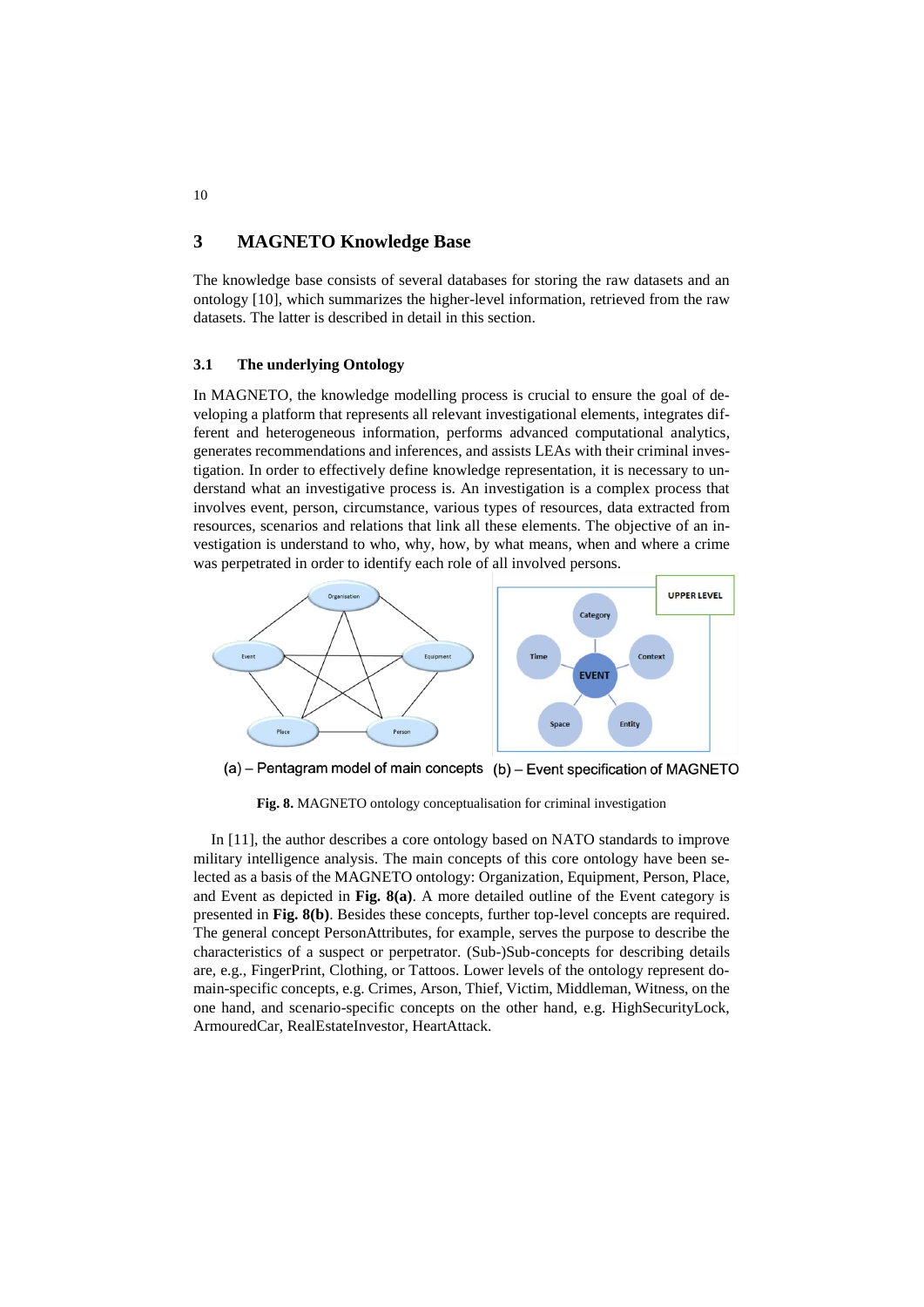

**Fig. 9.** Event hierarchy of criminal investigation

<span id="page-10-0"></span>Exemplary parts of the further elaboration of the top level concept Event are depicted in **[Fig. 9](#page-10-0)**, which is specifically tailored to address broadly the various criminal investigation processes and procedures. Similarly, each concept in the pentagram model is further elaborated. These concepts and their sub-concepts are associated among each other through object relationships. The involved LEAs will evaluate the MAGNETO platform and ontology using real investigation cases. This experience will be used to refine the ontology, which will then be published and submitted for standardization.

#### **3.2 Population of the MAGNETO Ontology**

The instantiation of the proposed ontology through metadata extracted from analytics components described in Sect. [2,](#page-2-0) presents a unique challenge. The technical implementation of the above approach is done as in the following: The instances representing the high-level information in a given investigation are stored in a RDF triple-store provided by the Apache Jena [\[12\]](#page-11-11) framework. The information extracted from heterogeneous data sources is communicated to the triple-store via the interface implemented by an Apache Fuseki server. Ideally, the entire triple-store is held in the memory to guarantee computationally efficient runtime. However, nowadays real world cases have to process a vast amount of information preventing to keep everything in memory at the same time. A solution to this is the TDB2 storage concept of Apache Jena, which has theoretically no size limitations and allows 100's of millions of triples.

The task at hand in the population of the concepts is to decide which concepts of the ontology need to be instantiated to store the information extracted by the different information extraction modules. As a start, this may be done with lookup tables, which decode which instances are created as a result of incoming information.

In the context of natural language processing, the lookup tables are supplied by databases like DBpedia [\[13\]](#page-11-12) and SUMO [\[14\]](#page-11-13). The use of DBpedia allows refining the type of the main concepts (see Section [3.1\)](#page-9-1) Events are refined based on SUMO database. The found types need to be mapped to concepts modelled in the MAGNETO ontology. The mapping is implemented by determining the semantic similarity. For the similarity, a statistical probability measure based on word embedding [\[15\]](#page-11-14) is used.